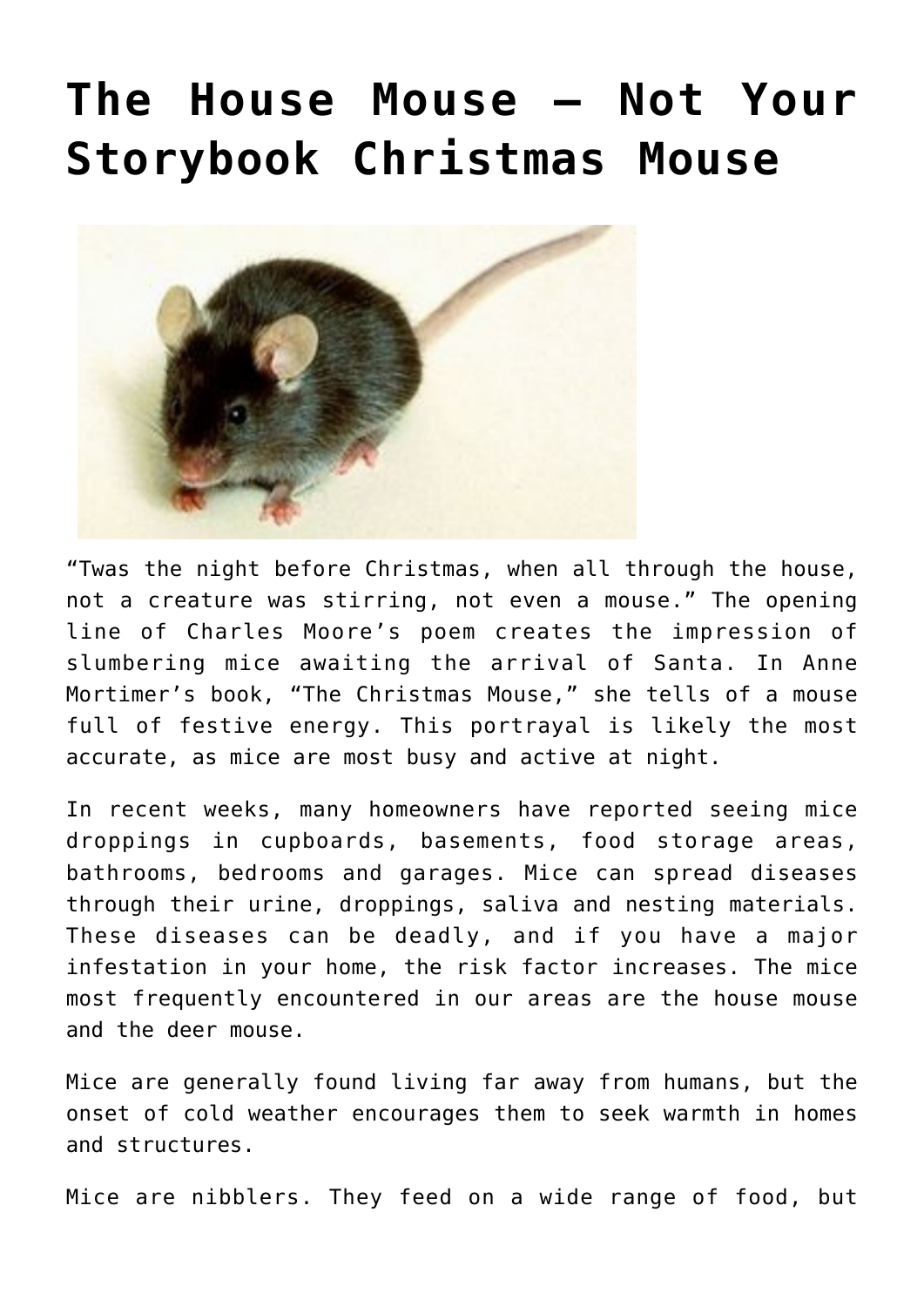prefer foods high in fats and sugars. They get most of the water they need from food. They also eat, urinate and defecate continually and tend to nest near their food.

It might sound a bit dramatic to say that a mouse can burn down your house, but they can, and it's especially true at Christmas with lights and wires. Mice will nibble on wires when they are in walls and attics or as they try to gain access to places the wires may be blocking. Once a wire becomes bare, the chance of it sparking a fire increases. About 25 percent of all fires attributed to "unknown causes" in the U.S. are started by rodents.

Because they are most active at night, mice often roam undetected throughout a household. If you start seeing them around in the daytime, you likely have a mouse infestation. Droppings and the musky smell of urine coming from cupboards or drawers is also a sign.

Mice have a very high reproductive rate. Within a matter of months, a female can produce several litters. These litters can also start producing mice within 2 months of birth.

The best way to control mice in your house is prevention. Consider these tips.

- Mice can fit through tiny spaces. Holes and cracks in the foundation and outer walls are entry points, as are doorways and areas around windows, chimneys, roof vents, pipes and wires that enter your home. Seal all holes and openings larger than one-quarter inch. Use heavy materials such as concrete mortar, sheet metal or heavygauge hardware cloth. Caulk around doors, windows and places that wires and pipes enter. Check roof and roof vents for damage or holes, and repair as needed. Keep gutters clean. Clear away wood, leaves or other debris near your foundation walls.
- Inside your home, store dry goods (including cat and dog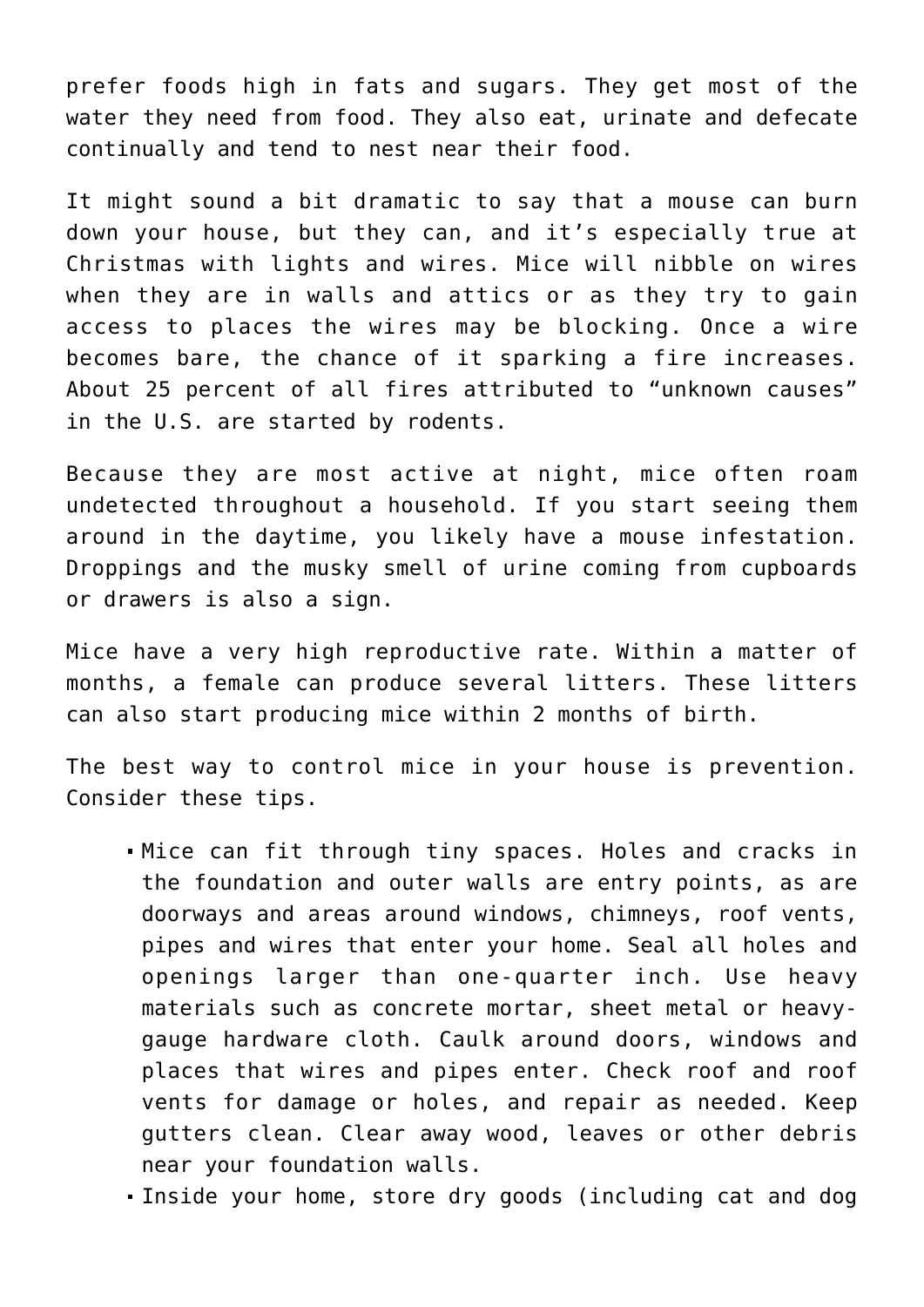food) in hard plastic or glass containers with a tightly sealed lid. This will ensure that your food does not get contaminated. Take the garbage out frequently, and don't leave open foods out.

Store bulk foods in rodent-proof containers. Make sure spilled food and crumbs are cleaned up. A Christmas cookie or piece of fruitcake that ended up between the couch cushions can feed a mouse for a week.

If you do have a mouse in the house, consider these tips for catching and removal.

- Mice can usually be caught using wooden snap traps. Because they have poor eyesight but excellent senses of touch and smell, they tend to travel close to walls and other objects. Plan on setting at least six traps per mouse seen, and place traps close to walls. Use fresh bait, such as peanut butter. You may want to bait the traps without setting them for a day or so. When you notice the bait has been taken, set the trap. Once caught, mice should be bagged and disposed of in an outside garbage container or buried.
- Do not use rodenticides to control mice in homes. Mice that feed on poison baits may die in the home. As they start to decay, the resulting odor will cause further issues.
- Due to the risk of disease associated with mice, cleaning up their nests or places where

they have defecated and urinated is a process that should not be taken lightly. Do not vacuum or sweep mouse droppings, as it can release more bacteria into the air, and the dust can make you ill. Always wear a mask and latex or vinyl gloves while cleaning mouse-infected areas.

Spray the area with a commercial disinfectant or mixture of bleach and water and let it sit for five minutes before using paper towels to wipe the area clean. Once